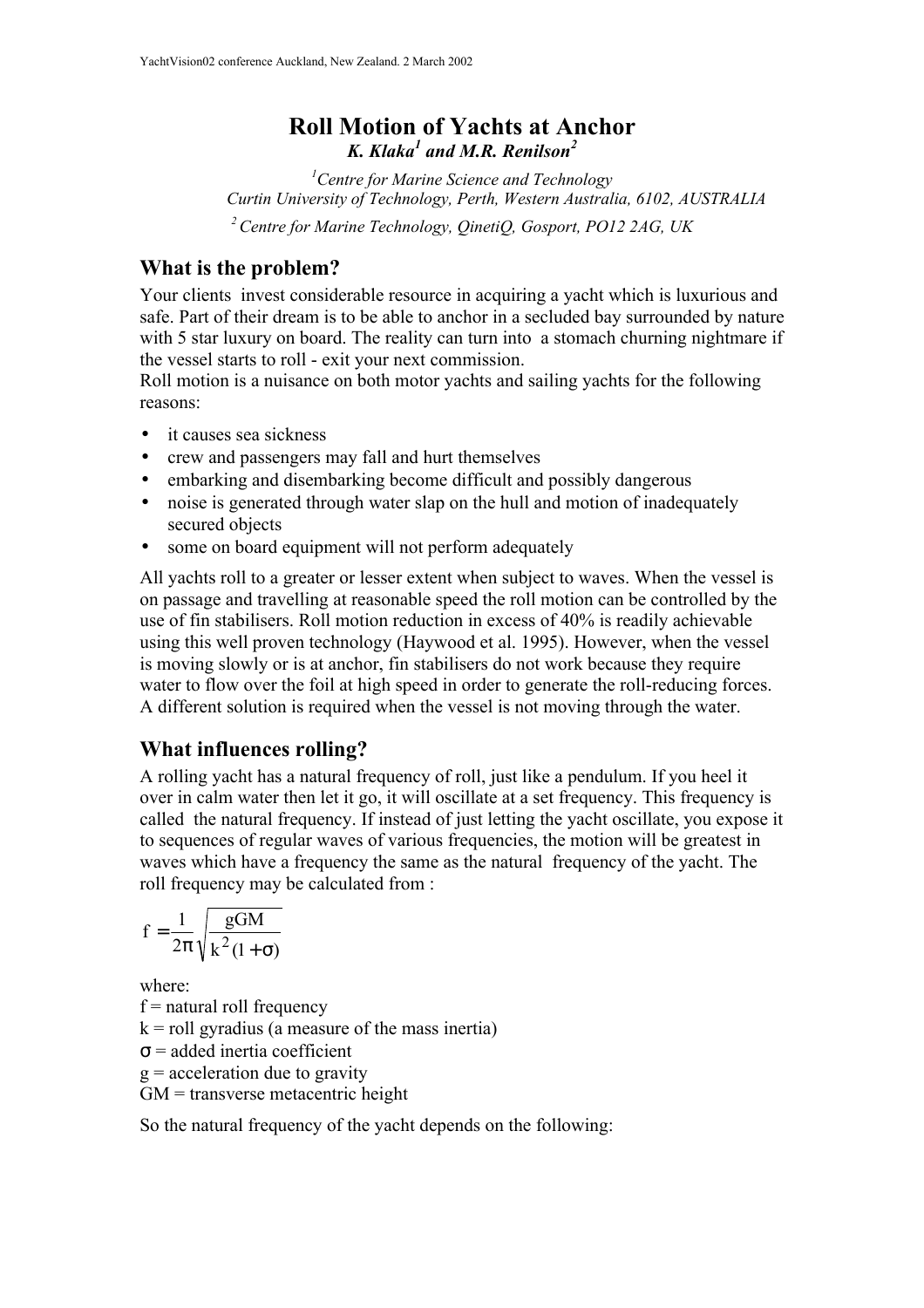- the transverse stability. A vessel with a large transverse metacentric height will have a higher natural frequency than an equivalent vessel with a low metacentric height. This is why most catamarans have a more rapid motion than monohulls.
- the roll mass moment of inertia of the yacht, AND the inertia of the water particles surrounding the yacht that are accelerated as a consequence of the yacht motion. This latter component is called the added inertia. A yacht with a large mass moment of inertia in roll will have a slower natural frequency than a yacht with a small inertia. So if there are large masses on board which are placed either at the maximum beam, or very high up or very low down, the roll inertia will be large and the frequency slow. The added inertia of the surrounding water is determined by the underwater shape of the vessel. A yacht with semicircular cross sections which rolls about the waterplane will have no added inertia - there is no way for the roll motion of a circular shape to accelerate the flow, because the shape in the water does not change with roll angle. A square section yacht will have a high added inertia, as water must be accelerated as the shape rolls through the water. A keel will also have a high added inertia as the water must accelerate round it as it rolls (Newman 1977), (Lloyd 1989).

# **How can roll be reduced?**

# *Roll reduction goals*

Whilst the most obvious way of reducing roll motion is to avoid anchoring in waves, most of the most attractive bays are, by nature of their geography, places where waves can work their way into, so there is no avoiding them. Many possible solutions are available and a few of them will be discussed here briefly. However, before investigating design solutions, we need to identify the two possible targets that such solutions must aim at - avoiding resonance and increasing damping. Avoiding resonance is achieved by making the natural roll frequency of the yacht as different as possible from the range of wave frequencies likely to be experienced. Damping is the opposition to roll motion. It does not affect the natural frequency, rather it determines the motion amplitude at that frequency.

## *Changes to mass inertia and GM*

If a new design is to operate in known locations then it might be possible, in theory at least, to design it such that the natural frequency differs from the dominant wave frequencies in those locations. Revisiting equation 1 above to estimate the natural roll frequency, typical input values for a sailing yacht are:

 $k = 0.5$  beam  $\sigma$  = 0.1  $GM = 1m$ 

So a vessel with 8m beam would have a natural roll frequency of about 0.25Hz; unfortunately this is typical of the wave frequencies encountered in semi-sheltered bays. There is not a lot you can do to alter this, as the GM is usually strongly controlled by other criteria and the mass inertia is also controlled by the mass distribution and general arrangement. At first glance it might seem that the frequency could be increased by increasing the beam. However, GM increases as the square of the beam (approximately) so a wide yacht will in fact have a higher natural frequency. The added inertia can be changed by changing the hull shape, but the resulting change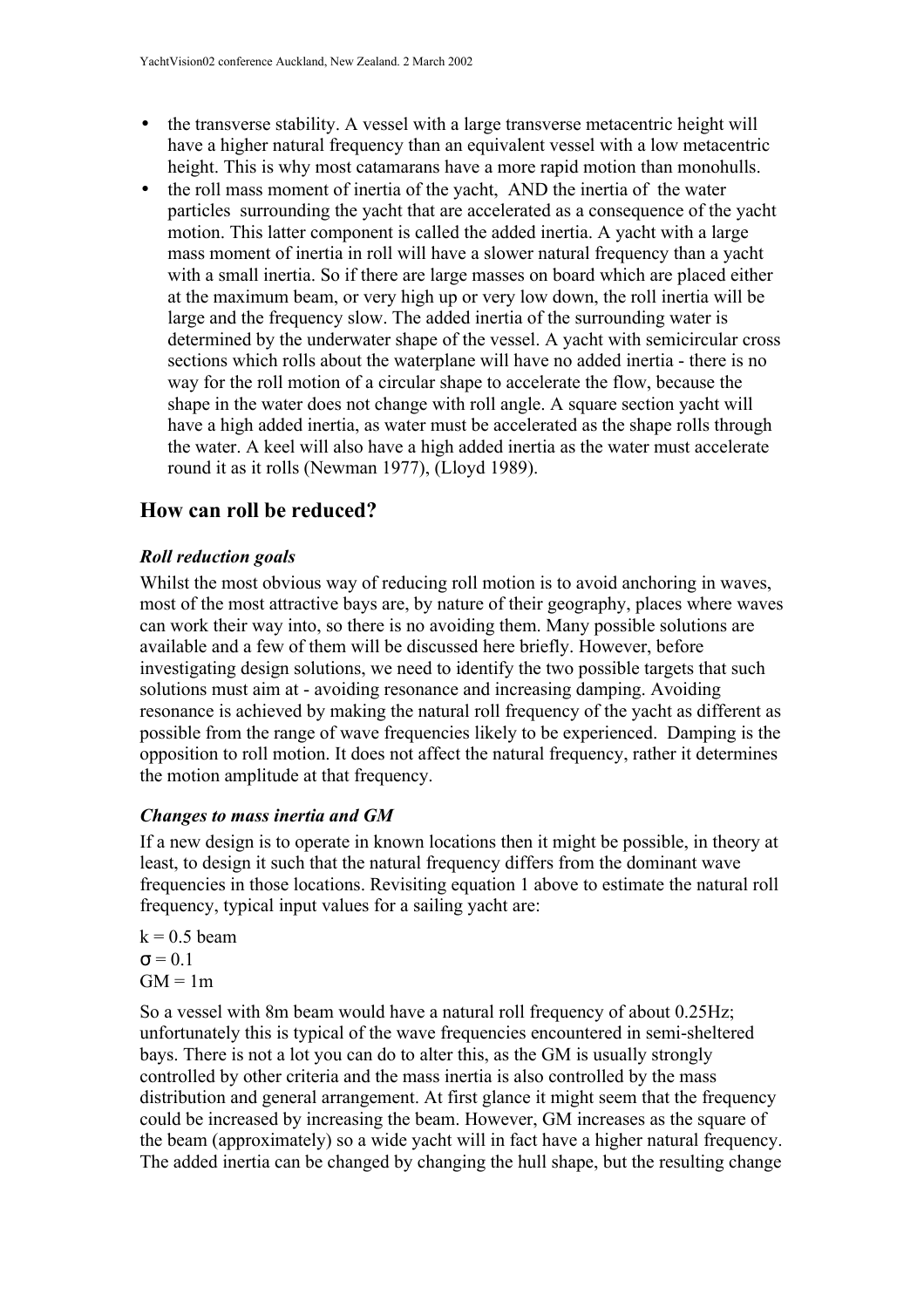in frequency is very small. e.g. doubling the added inertia coefficient typically only makes a 5% change in the natural roll frequency.

Note that the weight of the yacht does not enter into the equation; a heavier yacht will have the same roll frequency as a lighter yacht of equivalent shape and mass distribution. However, heavier yachts often do not require such a high GM and the extra mass tends to be in the extremes of the yacht (top, bottom and well outboard) leading to a higher gyradius. So a heavy yacht tends to have a longer roll frequency than a light one because of the gyradius and GM change, not simply because of the mass difference.

## *Flopper-stopper*

A flopper stopper is similar in configuration to the smaller paravanes used by fishing boats. It consists of a hinged flat plate positioned horizontally below the surface well outboard of the yacht. The rig is held by, for example, a spinnaker pole braced athwartships. As the yacht rolls the flat plate absorbs energy by being pulled through the water. This creates a roll-opposing moment. As the yacht rolls back, the hinge allows the flat plate to fold and offer minimal resistance. This latter characteristic is employed to eliminate the complication of compressive loads in the bracing structure. It is common to rig a flopper stopper on each side of the yacht.

These devices should work, but preliminary full scale tests conducted by the author have not shown any measurable effect on roll motion (Klaka 2000). It would be foolish to write them off - more thorough tests are planned. One difficulty with flopper stoppers is the logistics of deploying them in the presence of a current; they tend to become unstable.



**Figure 1 Flopper stopper setup**

#### *Anti-roll tank*

This is a tank, usually filled with water, with shape tuned to yield a natural sloshing frequency close to the natural frequency of the yacht. The tank is configured so that the sloshing water is out of phase with the roll motion, thus generating an opposing roll moment. This can be very effective at wave frequencies matching the natural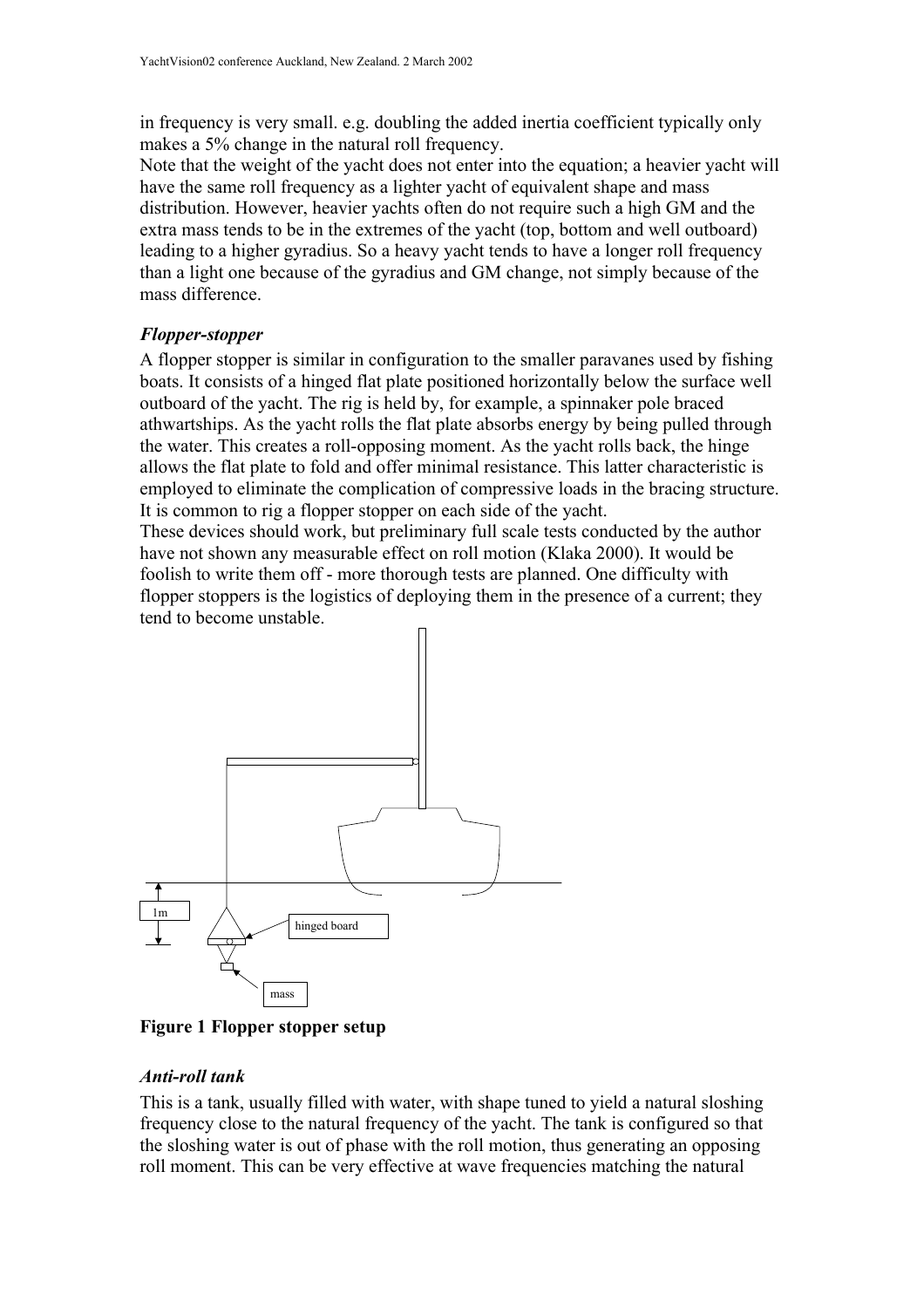frequency of the tank, but is heavy, voluminous and can lead to stability problems. It can also be noisy.

### *Changes to hull underwater sections*

The section shape will determine the section damping and added inertia coefficients. We are mainly concerned with damping here, as it has already been noted that the hull added inertia has comparatively little effect on motions.

Damping is generated by a number of mechanisms:

- the biggest contribution comes from generating vortices (large eddies) as the yacht rolls. Vortices are most easily generated at sharp edges e.g. chines, keels and rudders.
- the next most significant contribution comes from generating waves as the yacht rolls. A square or triangular section hull will generate some waves as it rolls; those waves require energy to exist, and the energy comes from the roll motion. So the bigger the generated waves, the more energy is being taken from the yacht, so the less energy is available to generate the roll motion. Circular section hulls do not generate waves as they roll provided the roll centre is in the waterplane (why should they? the shape in the water doesn't change with roll angle), so do not have any wave damping.
- there is also a damping contribution from the friction between the water and the rolling yacht, but this is usually so small it can be neglected.

Computer modelling carried out by the authors has demonstrated that, for a sailing yacht at least, the hull sections contribute little to the total damping, so there is little scope for improvement through this variable. However, if radical hull forms are permitted in the vessel specifications, there is scope for some innovative thinking here. For example, the use of chines, steps, winglets etc. could yield worthwhile improvements.

On motor yachts, the hull shape generates a higher proportion of the total damping, because the appendages are relatively small in area. However, the corollary of this is that motor yachts roll more because they don't have as much damping, so need a "bigger fix".

#### *Additions or changes to keel or rudder*

This is perhaps the design area of greatest flexibility with potentially greatest impact. More on this in a moment.

## *Steadying sails*

These have similar potential to underwater appendages in terms of roll motion reduction. The challenge lies in maintaining effectiveness for all wind strengths without creating operational difficulties.

## **The tools required to arrive at a solution**

There are numerous possible design solutions to reduction of roll motion, of varying degrees of complexity and effectiveness. In order to assess their effectiveness, scientific techniques must be used to generate the required data.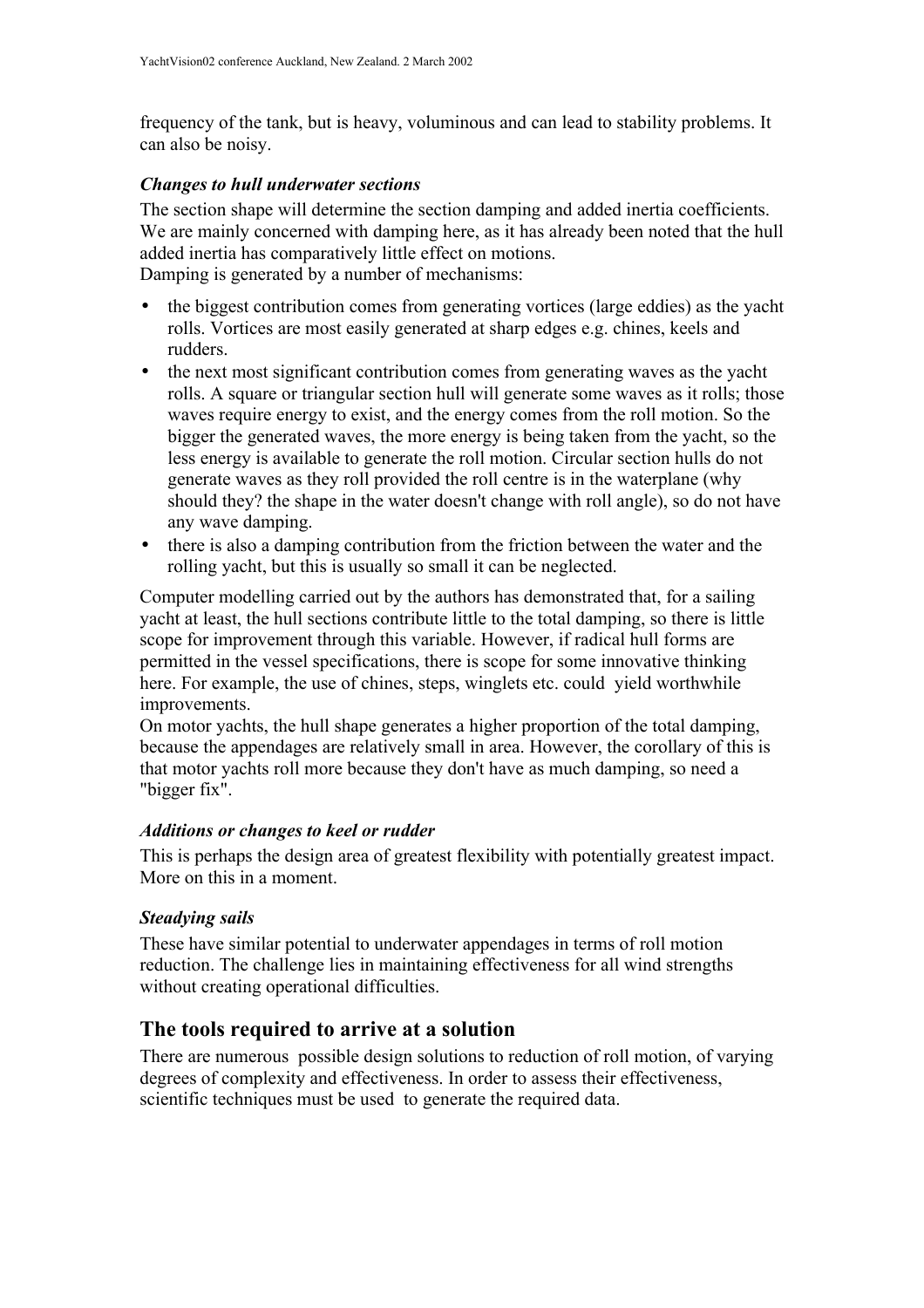### *Full scale measurements in calm water.*

It is difficult to calculate the natural frequency of a new design because the mass estimate does not usually include enough information for an accurate prediction of the roll mass moment of inertia - it makes for a very large spreadsheet which has to be customised for every design. The process can be much simplified if an existing similar design has had its roll motion characteristics measured afloat. This involves a simple quick experiment in calm water, similar to an inclining experiment ( it is logistically simplest to conduct it at the same time as the inclining experiment). Just heel the yacht over a few degrees then let it go and time its natural frequency of oscillation. If a suitable roll motion sensor is available then valuable information on the roll damping can also be obtained (Klaka 2000). Using the existing design as a datum, the roll inertia for a new design can be calculated with reasonable accuracy. You now know what wave frequency you wish to avoid.

### *Computer modelling*

In order to provide solutions to the rolly yacht problem a computer program was developed by the authors using equations that model the physics of the problem. The model is a non-linear time domain solution of the roll equation, with appendages modelled in horizontal strips (Klaka, Krokstad & Renilson 2001). It was originally developed as a tool for preliminary investigation of a much more in-depth investigation of roll motion. It uses a relatively simple approach and has been validated against both full scale measurements and scale model tests in an ocean wave basin .

## *Graphical description*

It is appropriate at this stage to summarise the roll motion characteristics graphically:



#### **Figure 2 A typical RAO curve**

The vertical axis is the roll angle (non-dimensionalised by dividing by wave slope) and the horizontal axis is wave frequency. The resonant peak is evident, its position determined by vessel inertia and transverse stability, whilst its height is determined by the amount of damping. This graph is much the same as for any object which experiences forced oscillation e.g the characteristics of flexible engine mounts or the flexure of a hull panel in waves. The graph is usually referred to as an RAO (Response Amplitude Operator) or transfer function.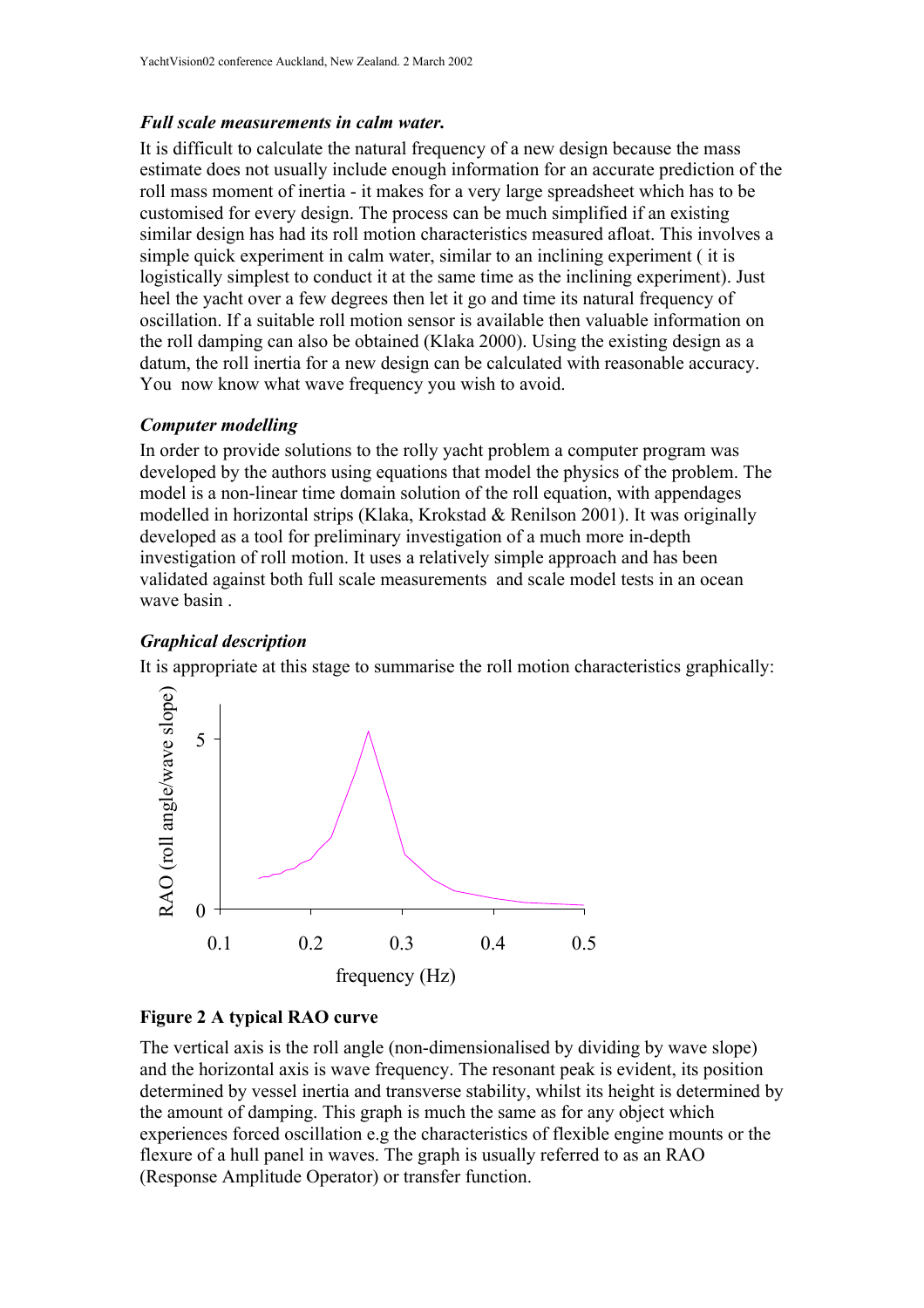## **Some general findings**

Some interesting results have emerged from the work to date . Firstly, the computer program was validated against full scale trials on a sailing yacht (Klaka 2000). The yacht was anchored in a number of semi-sheltered bays at a range of angles to the dominant wave direction. The roll motion and the waves experienced were measured, with and without a steadying sail. The results agreed very well with those predicted by the simple computer model, as shown in Figure 3 and Figure 4







#### **Figure 4 beam seas, sail hoisted**

Secondly, the computer model having been validated it was run for a number of different appendage configurations - see Figure 5. The results show that the damping generated by the hull sections is negligible; the hydrodynamic damping is dominated by the keel and rudder. This is because the yacht sections are closer to a circle than a rectangle, so do not generate strong vortices. The keel and rudder, however, generate very large vortices and also contribute substantially to added inertia.

The hoisting of a sail increases the damping further, for the same reason that the keel and rudder increase the damping.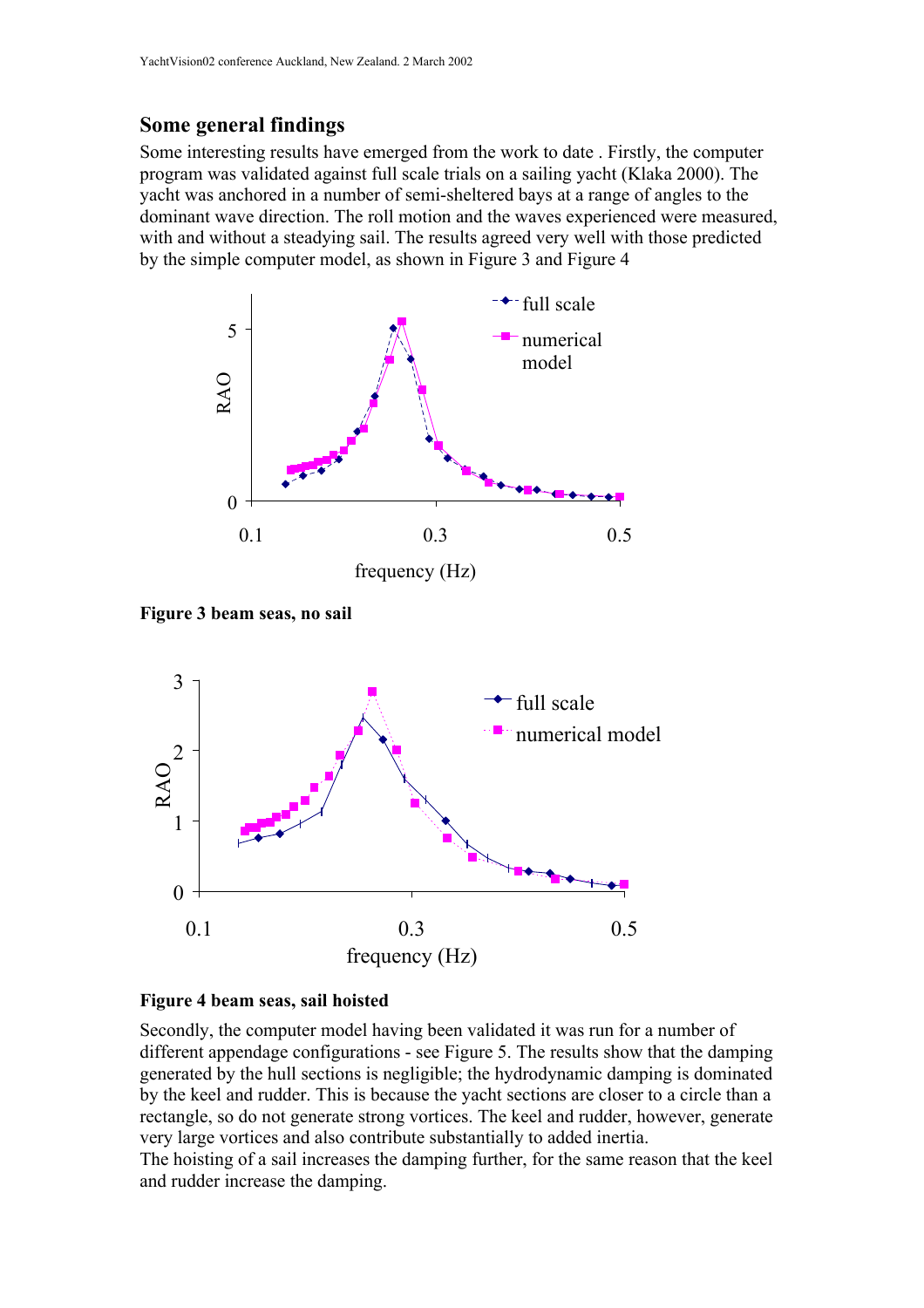

#### **Figure 5 effect of keel, rudder and sail on roll - computer predictions**

Having established that the appendages are a major influence, it was decided to conduct scale model experiments in the controlled environment of a wave basin, in order to gain a better understanding of the physics of the problem (Klaka 2001a). The scale model was not a realistic hull shape but one with minimal roll damping. The model was a 1.5m long cylindrical section hull form with changeable keel. Two different keels were tested over a range of wave frequencies, amplitudes and directions:

- a full depth flat plate keel of aspect ratio 1
- a half depth flat plate keel of aspect ratio 0.5

The tests were conducted such that the GM, displacement and mass moment of inertia in roll were kept the same for each keel configuration. Clearly, this is not what would happen with a real design, but it means that any changes in performance between the keels can be attributed solely to hydrodynamic effects.



#### **Figure 6 full depth keel**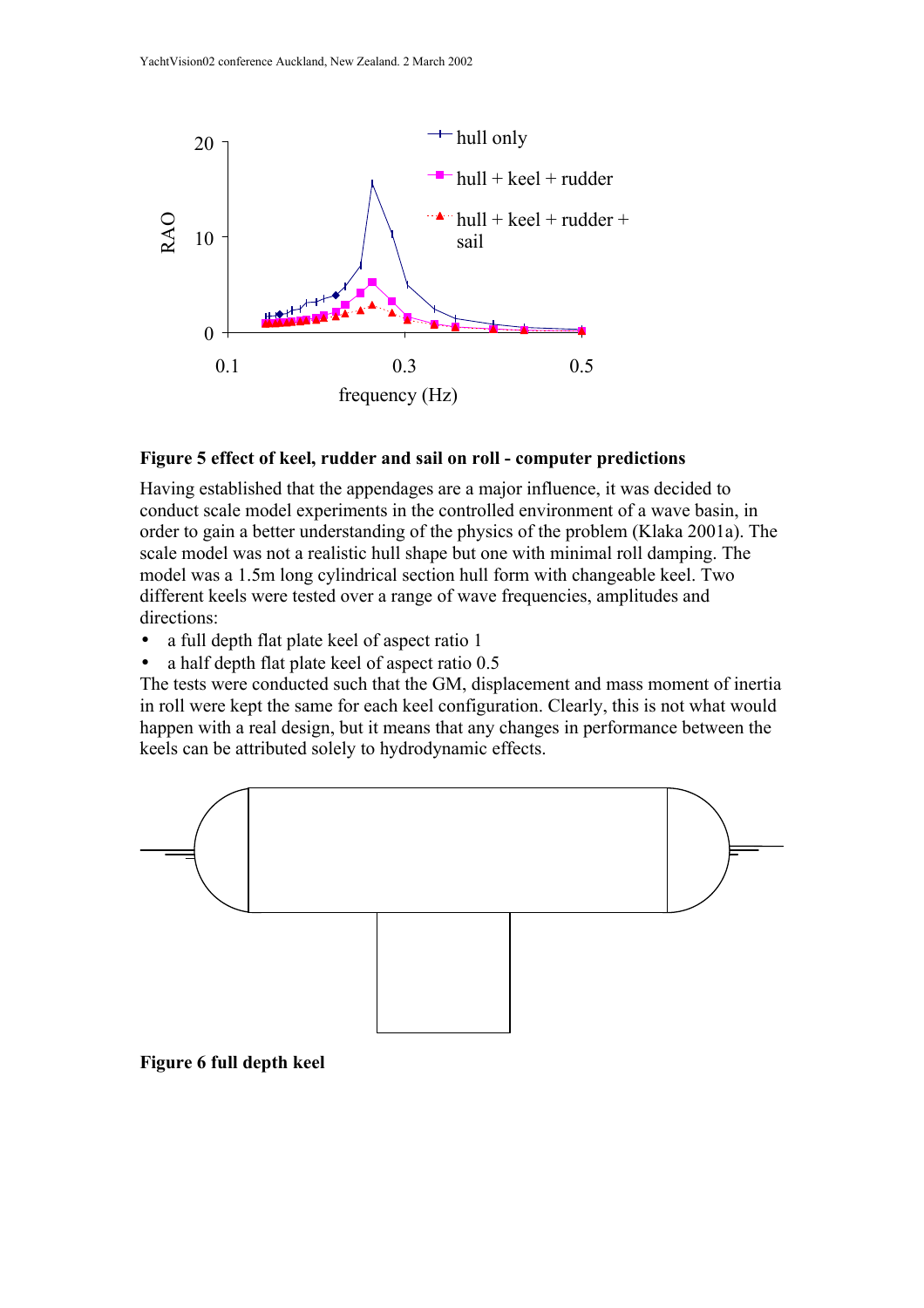

#### **Figure 7 half depth keel**

Note that the half depth keel was half the area of the full depth keel i.e. chord length was not changed. The results are shown below.



## **Figure 8 Effect of keel draft**

It was observed that the half depth keel had less damping than the full depth keel, but there was also a change in the natural frequency. The natural frequency for the half depth keel was much higher than that for the full depth keel, because it had much less added inertia. This shift in natural frequency makes comparison of damping effect difficult - the RAO for the full depth keel is higher at low frequency partly because wave slope is lower for a given wave amplitude. Also, the wave force is of different magnitude at different frequencies.

So the appendages dominated the roll motion characteristics. The computer model was then run to replicate the experimental conditions. The absolute values of the motion were not as accurately predicted as for the full scale trials, but the output captured the comparative performance of the two keels very well.

## **What is the problem really?**

Just when you thought we have finished, we need to go back to square one and make sure the proposed solution is solving the correct problem. All the discussion so far has assumed that the goal is to reduce the amplitude of the roll angles exhibited by the yacht. If the problems of roll motion listed in the first paragraph are revisited, it becomes evident that roll angle is not necessarily the correct metric. For example,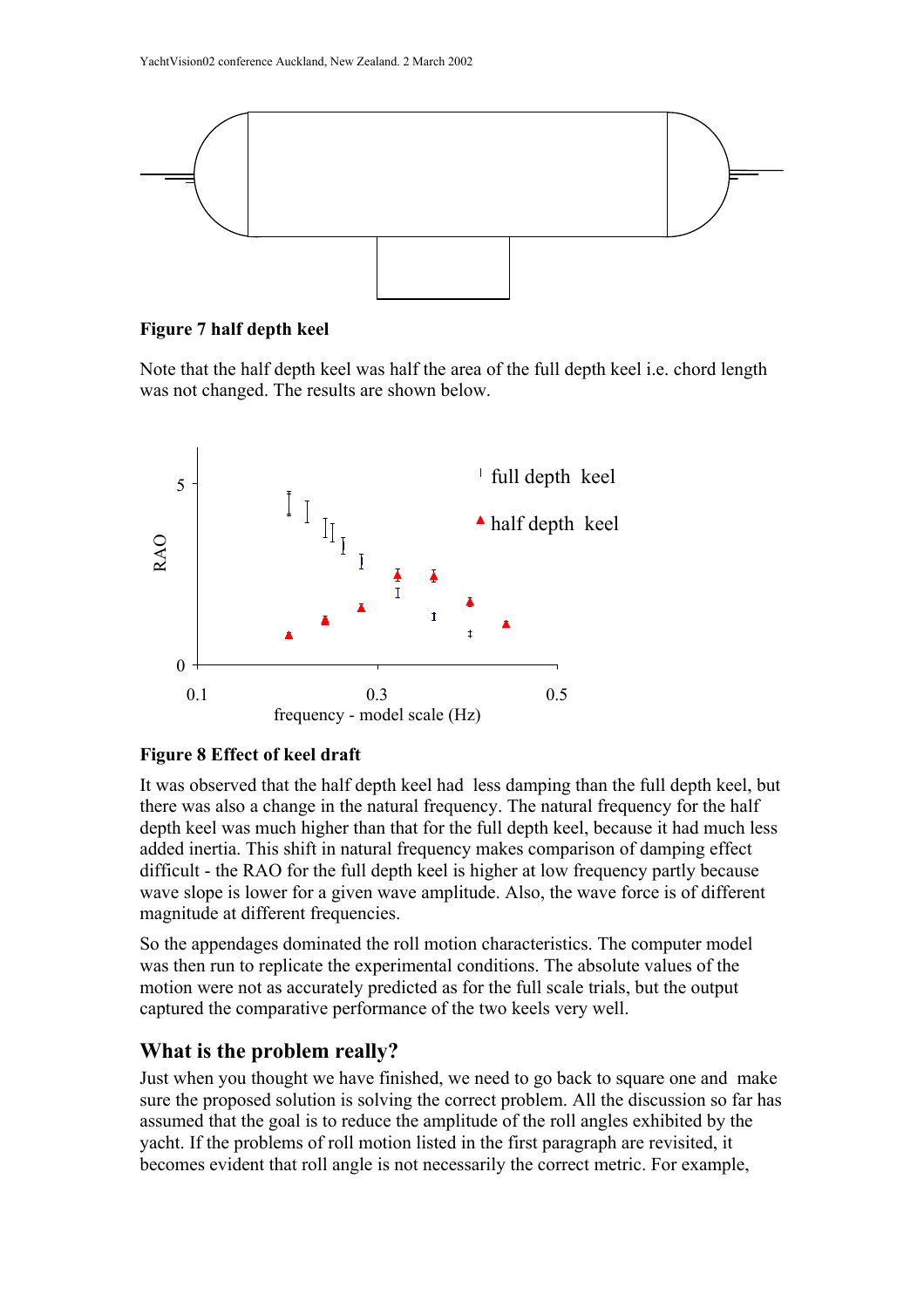people tend to fall when on deck as a consequence of large lateral accelerations, rather than simply large roll angles. Motion sickness on the other hand is dominated by vertical accelerations, with the tolerance limit varying with the frequency of the motion (Lloyd 1989) and accelerations in sinusoidal motion are proportional to roll frequency squared. So in order to assess the design options fully, the roll motion must be calculated not simply in terms of roll angle, but in accelerations in various directions, and the spread of frequencies over which they occur. Fortunately most of this information is available once the vessel motions are known, it just requires a bit more processing of the predictions in order to get to the final results. We must also consider the nature of the wave field. It is important to note that the RAO just defines the response of the vessel to each wave of a particular frequency over the range of frequencies in the horizontal axis. In order to calculate the roll of that vessel in a particular wave pattern we need an additional piece of information - a description of the waves experienced by the vessel. This is usually provided in the form of an energy spectrum



#### **Figure 9 typical wave spectrum**

Whilst a full explanation of this spectrum is complex (Tucker 1991), its significance can be summarised as follows:

- the horizontal axis is wave frequency, the same as in the RAO graph.
- the vertical ordinate is related to the wave amplitude at that wave frequency (strictly it is the wave energy spectral density).
- the area under the graph is proportional to the significant wave height of the total wave field (strictly it is the variance of the wave surface elevation). The significant wave height (the average of the one-third highest waves) is approximately 4 times the square root of the area under the wave spectrum.

In order to calculate the roll motion of the yacht in that wave field the vertical ordinates of the wave spectrum are multiplied by the ordinates of the RAO squared at the corresponding wave frequency, to yield a third and final graph, the roll motion spectrum. The area under this curve yields the significant roll motion amplitude, which is what we are really after - how much this yacht rolls in that particular wave field.

If, instead of the roll angle RAO, a vertical acceleration RAO is used in this process, then the area under the final spectrum represents the vertical acceleration rather than the roll angle. So a comprehensive analysis would result in a number of response